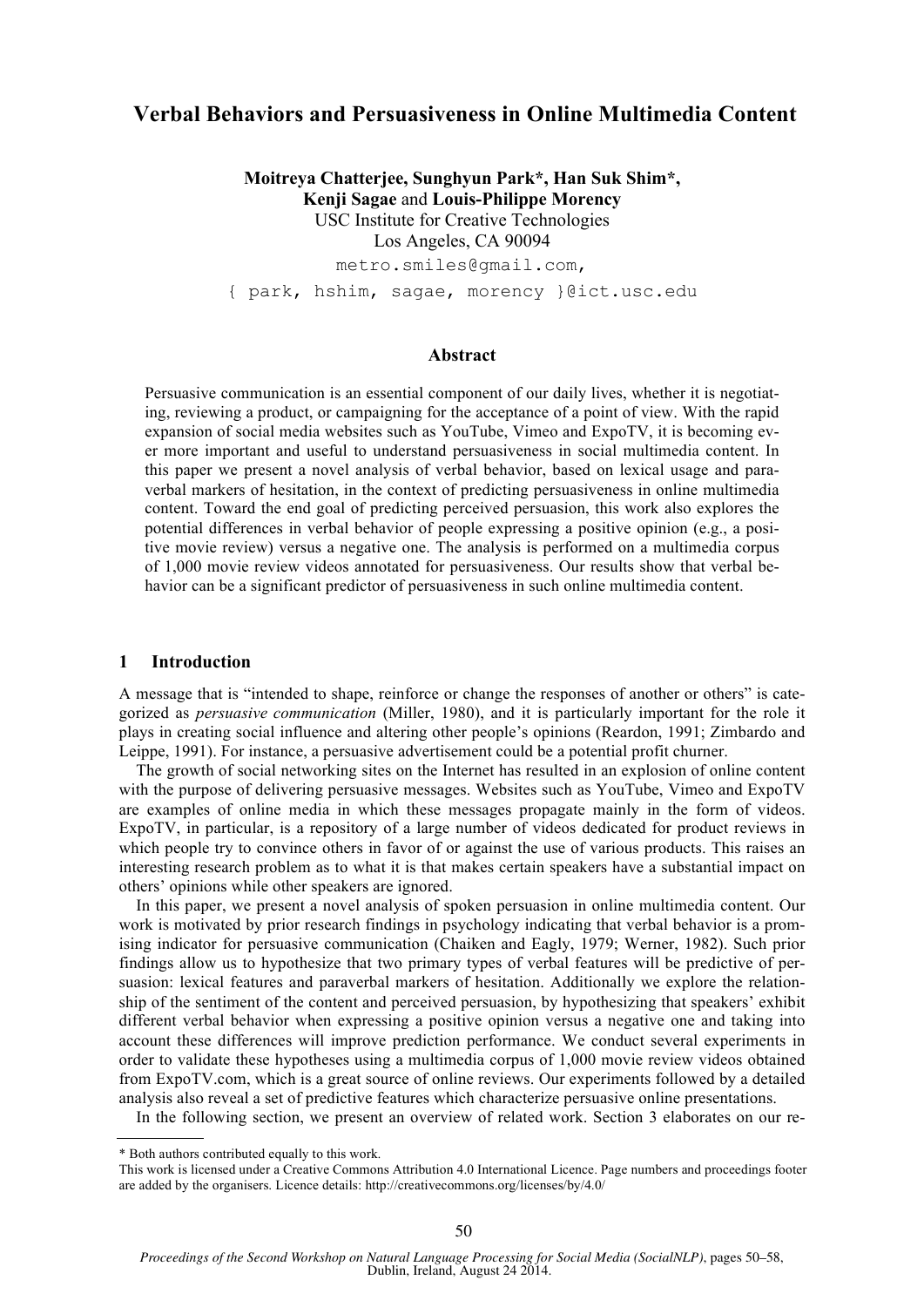search hypotheses. In Section 4, we present our multimedia corpus. The details of the experiments with computational descriptors and methodology are described in Section 5. We discuss the results and findings in Section 6, and finally we conclude our paper and present some future directions of research in Section 7.

### **2 Related Work**

Content in the form of written text are omnipresent in our society. Starting from books, magazines and newspapers to the now prevalent emails and blog posts, text-based content are an invaluable component for effective communication. Prior research reports possibly greater persuasiveness in written messages compared to visual or acoustic modalities in certain situations (Chaiken and Eagly, 1979; Werner, 1982). Past research has also revealed that for sophisticated messages, such as those used in a martial setting, written messages are more persuasive (Chaiken and Eagly, 1979).

Although the importance of studying verbal behavior for determining persuasiveness has been underscored in prior work in the field of communication sciences (O'Keefe, 2002) and this line of research gives us useful pointers to the factors that contribute to persuasiveness in text or verbal communication, they present no computational aspect, which is where we put our emphasis in the paper.

In the field of natural language processing, text classification based on bag-of-words has been a long standing approach (Lewis and Gale, 1994; Mitchell, 1997; Dave et al., 2003). In fact, Young et al. (2011) have explored lexical features in the specific context of predicting persuasion, but they focus their attention on studying persuasion in dialogue. Our work draws inspiration from such approaches but explores it in the specific context of predicting persuasiveness in online multimedia content using lexical and paraverbal features.

### **3 Research Hypotheses**

Motivated by prior works and theoretical background, we designed our experiments to validate three hypotheses.

Since multiple prior works point to the usefulness of the text modality in persuasive communication and also to the power of text classification with lexical features in various tasks, we explored the feasibility of capturing the difference in verbal behavior between persuasive and unpersuasive expressions of opinions in online social multimedia content (specifically, movie reviews). The following is the hypothesis that we specifically tested with our experiments:

*Hypothesis 1*: Verbal behavior, as captured by lexical usage, is indicative of persuasiveness in online social multimedia content, irrespective of whether the opinion expressed is positive or negative.

Paraverbal behaviors indicative of hesitation can constitute important information for predicting persuasiveness. For instance, a speaker's stuttering or breaking his/her speech with filled pauses (such as *um* and *uh*) has influence on how other people perceive his/her persuasiveness. Although previous work (DeVault et al, 2013) suggests paraverbal behavior may be indicative of depression, another work on emotion prediction however, (Devillers et al., 2006) raised questions about its predictive power when compared to using standard cues derived from lexical usage. This leads us to our second hypothesis on paraverbal behaviors in the context of predicting persuasiveness:

*Hypothesis 2*: Paraverbal behaviors related to hesitation are indicative of persuasiveness in online social multimedia content.

Past research highlights the importance of the knowledge of the affective state of a document towards its perceived persuasiveness (Murphy, 2001). We therefore hypothesize the following: *Hypothesis 3:* Knowledge of the sentiment polarity of a movie review improves classification of the speaker's perceived persuasiveness.

### **4 Dataset**

ExpoTV.com is a popular website housing videos of product reviews. Each product review has a video of a speaker talking about a particular product as well as the speaker's direct rating of the product on an integral scale from 1 star (for most negative review) to 5 stars (for most positive review). This direct rating is useful for the purpose of our study because this allows us to study perceived persuasion under different directions of persuasion (in favor of or against). For instance, the speaker in a 5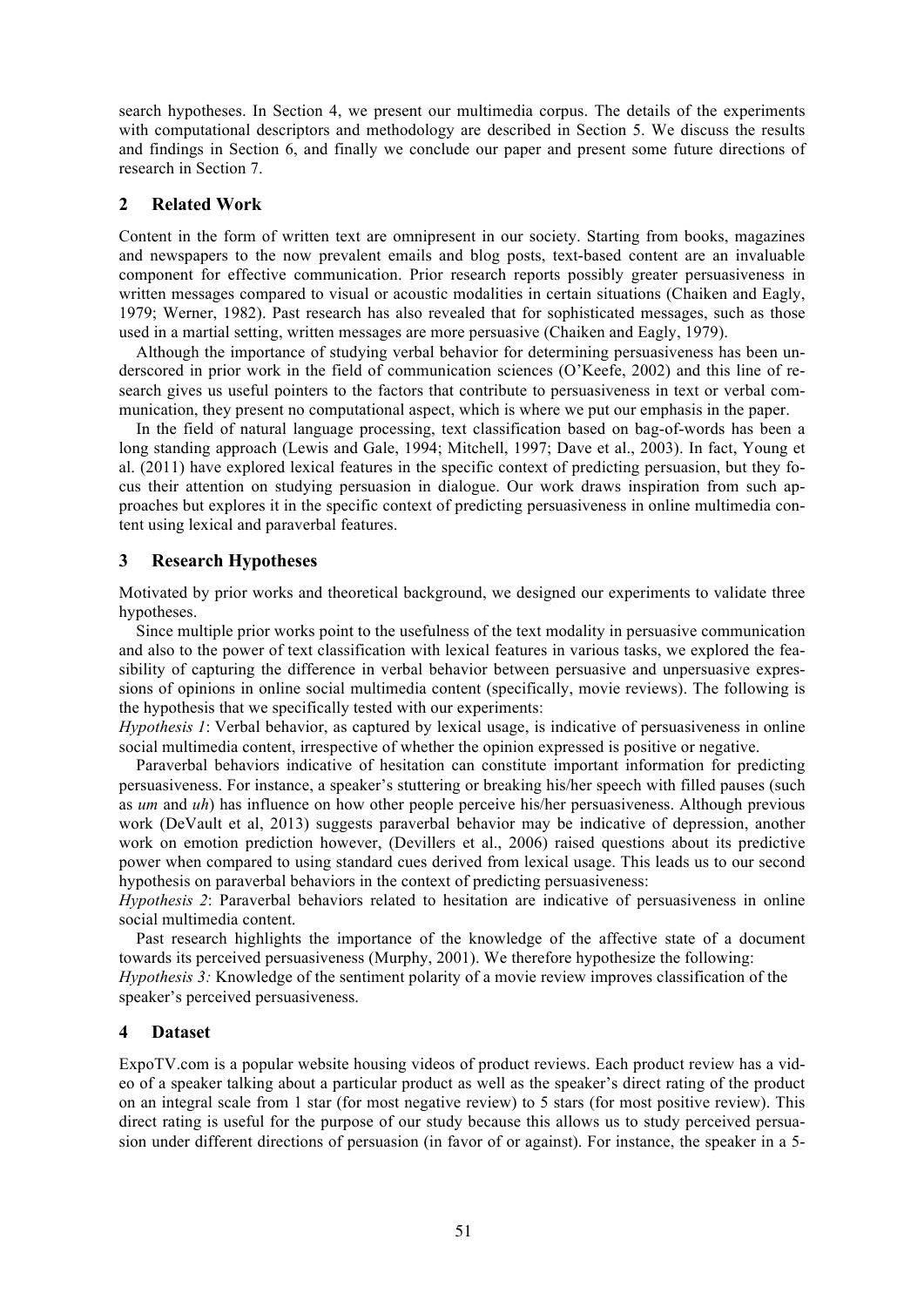star movie review video would most likely try to persuade his/her audience in favor of watching the movie while the speaker in a 1-star movie review video would argue against watching the movie. We therefore collected a total of 1,000 movie review videos that were either highly positive or negative. The dataset consists of the following:

- **Positive Reviews**: 500 movie review videos with 5-star rating (315 males and 185 females).
- **Negative Reviews**: 500 movie review videos with 1 or 2-star rating, consisting of 216 1-star videos (151 males and 65 females) and 284 2-star videos (212 males and 72 females). We included 2-star videos due to the lack of enough 1-star videos on the website.

Each video in the corpus has a frontal view of one person talking about a particular movie, and the average length of the videos is about 94 seconds. The corpus contains 372 unique speakers and 600 unique movie titles and is available to the community for purposes of academic research<sup>1</sup>.

### **4.1 Evaluation of Persuasiveness**

Amazon Mechanical Turk (AMT), which is a popular online crowdsourcing platform, was used to obtain subjective evaluation of each speaker's perceived persuasiveness, following a similar annotation scheme as (Mohammadi et al., 2013). For each video in the corpus, we obtained 3 repeated evaluations on the level of persuasiveness of the speaker by asking the workers to give direct rating on each speaker's persuasiveness on a Likert scale from 1 (very unpersuasive) to 7 (very persuasive). A total of 50 native English-speaking workers based in the United States participated in the evaluation process online, and the task was evenly distributed among the 50 workers. To minimize gender influence, the task was distributed such that the workers only evaluated speakers of the same gender. The correlation between the mean score of every movie and the individual ratings was found to be 0.7 on the average (Pearson's Correlation Coefficient).

Once the evaluation was complete, we used the mean persuasiveness score for each video as the ground-truth measure of the speaker's perceived persuasiveness. In this initial effort, we focused on videos that were extremely persuasive or not persuasive at all. Hence, videos with a mean score of equal to or greater than 5.5 were taken as persuasive while those with a mean score of equal to or less than 2.5 were taken as unpersuasive. After this, we ended up with a total of 300 videos, specifically 157 videos of positive reviews (75 persuasive and 82 unpersuasive) and 143 videos of negative reviews (62 persuasive and 81 unpersuasive).

### **4.2 Transcriptions**

Using AMT and 18 participants from the same worker pool for persuasiveness evaluation, we obtained verbatim transcriptions of these filtered 300 videos, including transcriptions for filled pauses and stutters. Each transcription was reviewed and edited by multiple in-house experienced transcribers for accuracy. We do not use automatic speech recognition techniques in order to avoid noisy transcriptions.

## **5 Experiments**

In this section, we give details on the design of our computational descriptors followed by the experimental methodology.

### **5.1 Computational Descriptors**

In our experiments, our main focus was on devising computational descriptors for verbal behaviors in terms of lexical usage and also in terms of paraverbal markers of hesitation that can capture indications of persuasiveness of the speaker.

**Verbal (Lexical) Descriptors:** As in many text classification tasks, we designed our verbal descriptors based on the bag-of-words representation using term frequency of both unigrams and bi-

<sup>1</sup> Dataset available online: http://multicomp.ict.usc.edu/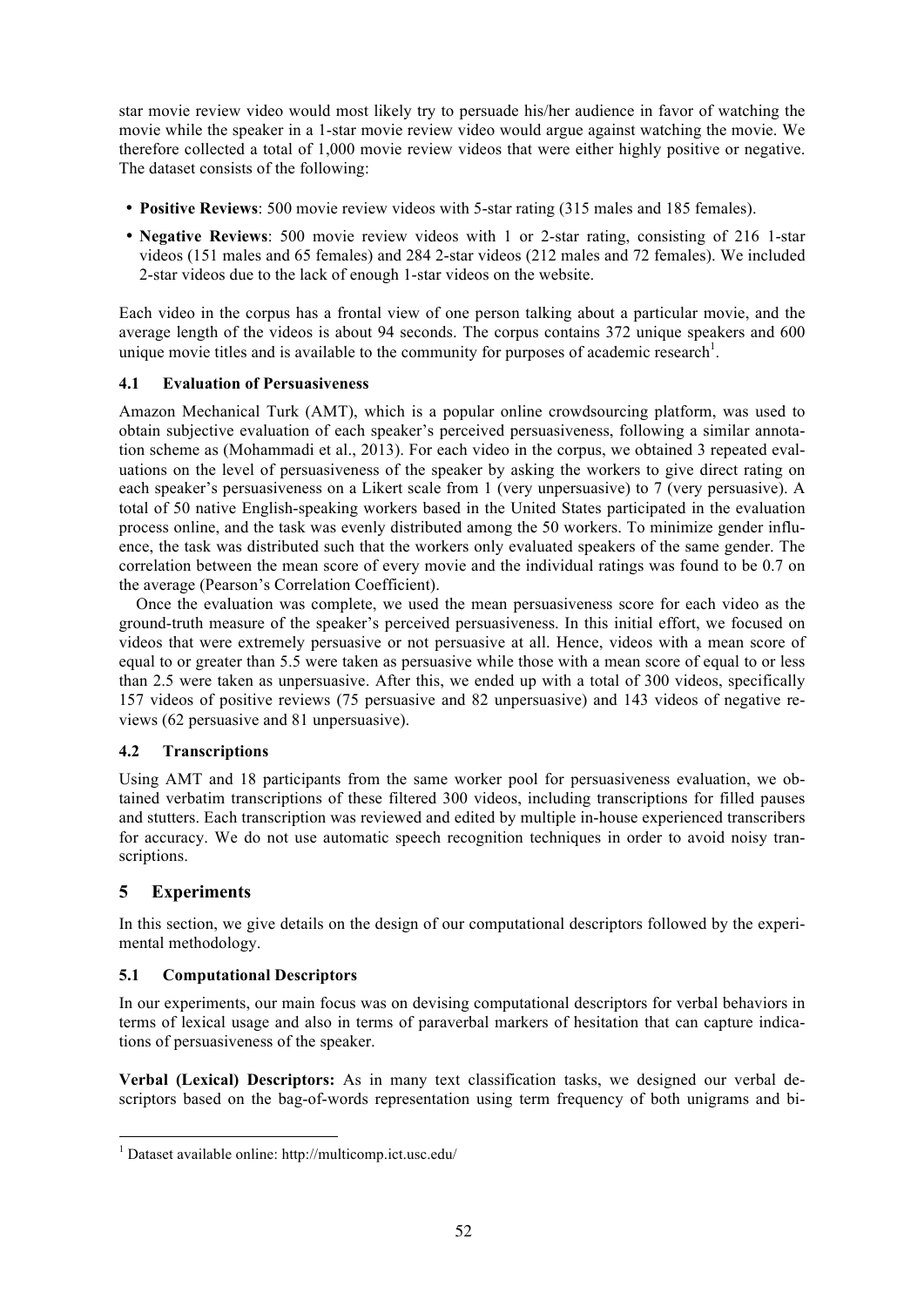grams. Using the 300 filtered videos (see Section 4.1) and without feature selection, the numbers of unigrams reach around 4,500 and bigrams around 24,000. We did not proceed further with higher order n-grams because empirical evidence has shown that trigrams and other higher order n-grams do not always show improvement because they introduce problems related to the sparsity of features (Dave et al., 2003).

**Paraverbal Descriptors of Hesitation:** From the verbatim transcriptions of our corpus, we observed a set of frequent paraverbal cues that could potentially be associated with the level of persuasiveness. The set of descriptors is inspired from the findings of DeVault et al. (2013), who explored a similar set of generic paraverbal features in an interactive dialogue setting. However, we are interested specifically in the ones that capture signs of hesitation. The following were the descriptors that were used:

- **Pause-Fillers:** The verbal behaviors of reviewers are often characterized with various pausefillers, such as *um* or *uh*. In order to account for the varying length of each review, we normalized the count of all instances of filled pauses by the number of words spoken in the video.
- **Disfluency Markers:** A prominent marker of disfluency in human speech is stuttering. To capture this disfluency, we counted all instances of stuttering in each video and normalized them by the number of words spoken in the video.
- **Articulation Rate:** Articulation rate is defined as the rate of speaking in which all pauses are excluded from calculation (Dankovicova, 1999). This descriptor was computed by taking the ratio of the number of spoken words in each video to the actual time spent speaking.
- **Mean Span of Silence:** Human speech is often interspersed with pauses. We therefore computed this descriptor, by measuring the total duration of silence during speech, normalized by the total length of the video.

### **5.2 Methodology**

We processed all the videos in our dataset and automatically extracted the indicated lexical and paraverbal features. The extracted features were then used for several classification experiments under three different settings to test our hypotheses: only positive reviews, only negative reviews (called the *sentiment-dependent classifiers*) and a combined set of positive and negative reviews (called the *sentiment-independent classifiers*). For each such setting, we divided the set of samples (transcription of movie reviews) into 5 balanced folds that were both speaker-independent and movie-independent. In other words, in all our experiments, no 2 folds contained samples from the same speaker or movie title. This was done to remove any form of bias in the classifier based on either the speaker or the movie.

We then performed classification experiments using 5-fold cross-validation using the lexical features (unigrams and bigrams) on this combined set of reviews (positive and negative reviews together), each time leaving 1 fold for hold-out testing. Here, we note that for constructing the dictionary, only data from the training set was used. On average across 5-fold cross-validation, the number of unigrams was around 4,560 and bigrams around 23,701 for the combined set of movie reviews.

However, since such a feature design typically suffers from problems arising out of the sparsity of the entries of the dictionary in the dataset, we employed a feature selection step. For feature selection and analysis, we used Information Gain (IG), which is a measure of the number of bits of information obtained for category prediction by knowing the presence of a term in a document. Prior evaluation of feature-selection methods for text classification has revealed the superiority of IG as a metric over other ones such as Mutual Information, Term Strength or a simple Document Frequency thresholding for document classification tasks (Yang and Pedersen, 1997). This serves as an inspiring basis for using IG as a metric for feature selection.

The gain score  $G(t)$  obtained from IG is a non-zero positive value for features that are strongly indicative of the extent of persuasiveness of the document, while ones that are not so informative have a value of 0. We therefore select only those lexical features (unigrams and bigrams) which have an IG > 0 based on the distribution obtained from the training set. This allows us to trim the dictionary significantly and use only meaningful features for classification.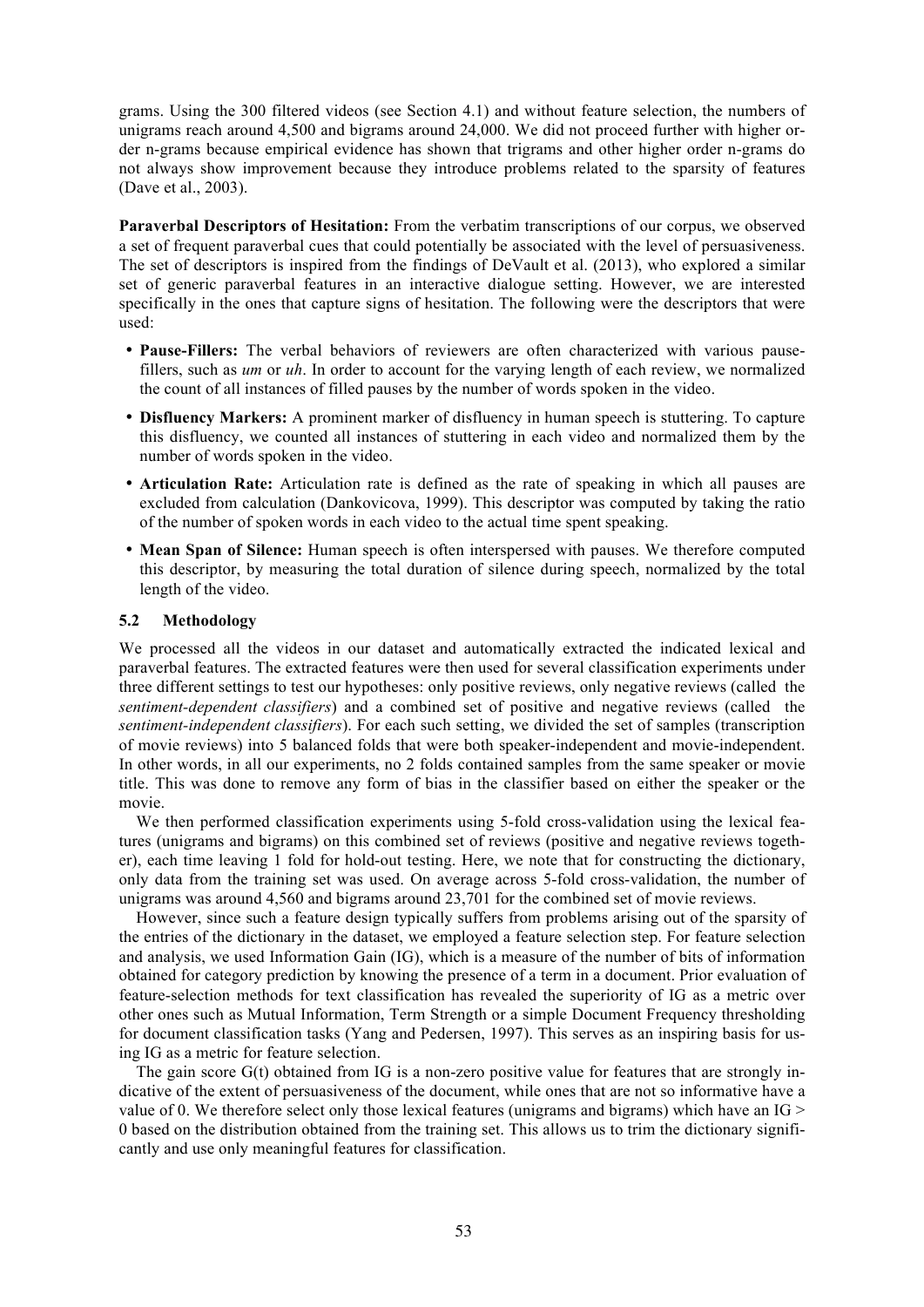|                                               |        | <b>Sentiment Dependent Classifier</b> | <b>Sentiment Independent</b> |                   |
|-----------------------------------------------|--------|---------------------------------------|------------------------------|-------------------|
| <b>Feature Group</b>                          | Mean   | <b>Positive Reviews</b>               | <b>Negative Reviews</b>      | <b>Classifier</b> |
| Lexical Features<br>(Unigrams and<br>Bigrams) | 83.92% | 81.74%                                | 86.09%                       | 76.73%            |
| Unigrams<br>Only                              | 77.70% | 74.78%                                | 80.62%                       | 73.77%            |
| <b>Bigrams</b><br>٠<br>Only                   | 84.05% | 81.64%                                | 86.46%                       | 75.81%            |
| Para-Linguistic<br>Features                   | 64.23% | $65.22\%$                             | 63.23%                       | 63.04%            |
| Early Fusion                                  | 84.54% | 82.61%                                | 86.46%                       | 78.56%            |
| Majority Baseline                             | 52.14% | 50.43%                                | 53.85%                       | 51.09%            |

Table 1: Accuracies for our experiments using a Naïve Bayes classifier. The scores in bold indicate the dominance of the sentiment-dependent classifier under all circumstances.

This was then followed up by a 5-fold cross-validation using only the paraverbal features (no feature selection was used here since they were too few in number). The accuracy of classification based on paraverbal features was then compared with that obtained by classification using only the lexical descriptors and by a majority baseline classifier.

Furthermore, we also tried an early-fusion approach, where we simply use both lexical and paraverbal features together. Such an approach to fusion seemed more promising here than a decisionlevel fusion approach because of the few categories of features used (just lexical and paralinguistic, as motivated by the findings of (Gunes and Piccardi, 2005)).

### **5.3 Classification Model**

For performing classification experiments we used the Naïve Bayes classifier. A well-known issue with using the Naïve Bayes classifier is its incapability of handling new features, which is handled by performing a conditional uniform smoothing (Puurula, 2012).

### **6 Results and Discussion**

Table 1 shows the results for our classification experiments, which confirm the predictive power of lexical features.

*Hypothesis 1*: The lexical features (unigrams and bigrams) are predictive of persuasiveness. This is manifested by the fact that they perform significantly better than a majority baseline, which is only 51.04% accurate on the combined set of positive and negative reviews, while the lexical features achieved an accuracy of around 77% (Figure 1). Considering the positive and the negative reviews individually, we note that the lexical features were accurate for nearly 82% of the test samples for the positive reviews and for 86% of the test samples for the negative reviews, again outperforming a simple majority baseline classifier (Table 1).

An analysis of the features (Table 2) reveals that certain lexical features contribute to the predictability of the persuasiveness of a speaker. The presence of unigrams such as *character* or *make* or bigrams such as *to make* or *this movie* for instance, contributes to the predictability of persuasiveness of the speaker, even though they are not emotionally salient terms. The high IG scores of such features irrespective of the setting we conduct our experiments in (positive reviews only, negative reviews only or a combined set of positive and negative reviews), highlights their importance. Moreover, a (+) sign for most of these unigrams or bigrams show that their presence contributes favorably to the speaker being perceived as persuasive. On the other hand a (**-**) sign for an informative bigram such as *it says* is indicative of lack of speaker's persuasiveness. This can be explained by the context of the usage of such features. For instance, the bigram *it says* in *it says that the movie duration is…* is a bi-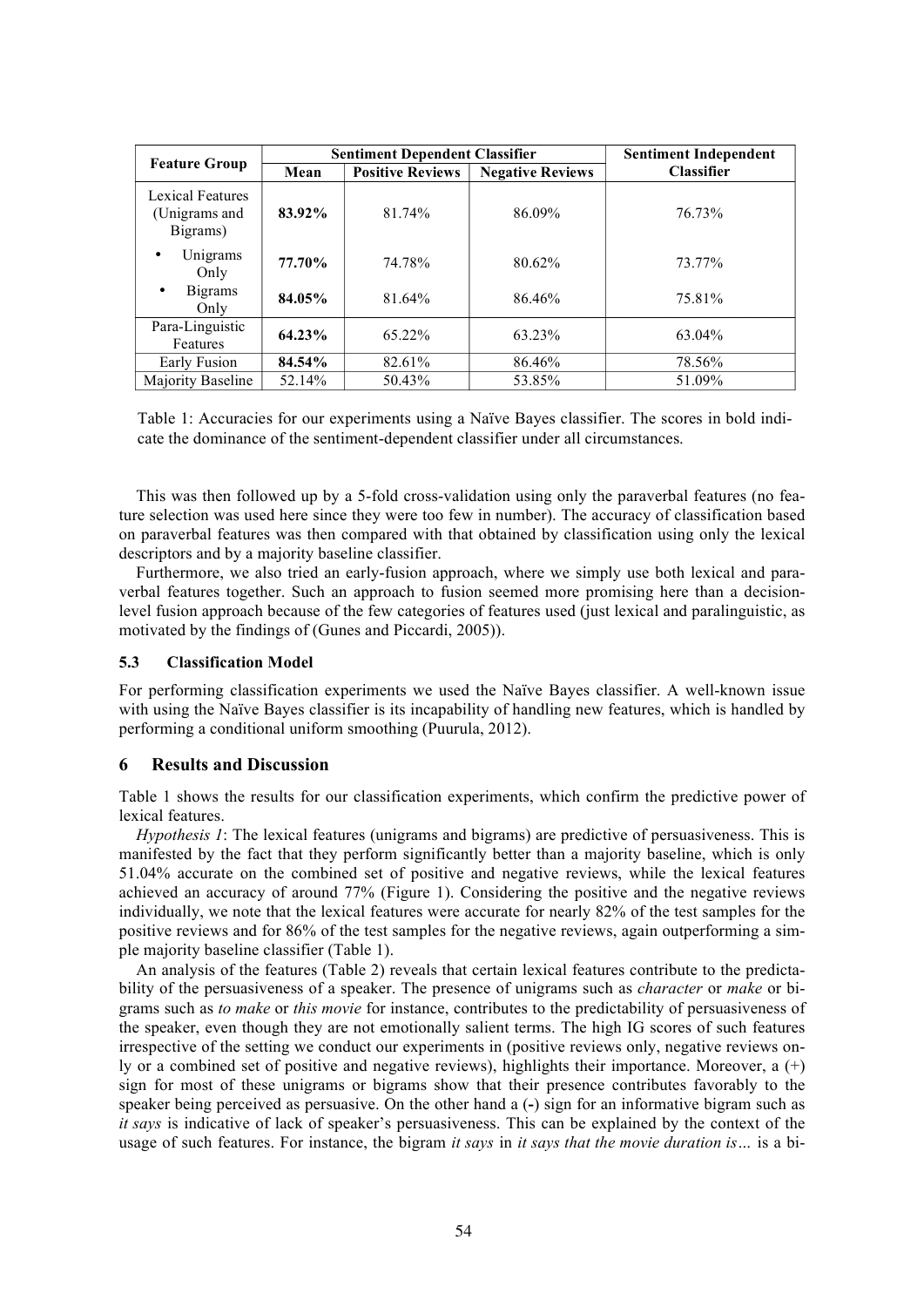

Figure 1: Bar graph visualization of the classification accuracies using different types of features on the combined set of reviews (i.e. sentiment-independent classifier). \*\* indicates 2 samples t-test results with  $p < 0.01$  and \*\*\* indicates  $p < 0.001$ . The error bars show 1 SD.

| Feature        | <b>Positive Reviews</b>  |                 | <b>Negative Reviews</b> |                 | <b>Both Combined</b>   |                 |
|----------------|--------------------------|-----------------|-------------------------|-----------------|------------------------|-----------------|
|                | Word                     | <b>IG</b> Score | Word                    | <b>IG</b> Score | Word                   | <b>IG</b> Score |
| Unigrams       | The $(+)$                | 0.1183          | Even $(+)$              | 0.11            | Make $(+)$             | 0.1117          |
|                | Make $(+)$               | 0.0816          | Make $(-)$              | 0.1082          | Just $(+)$             | 0.0728          |
|                | Everything $(+)$         | 0.0806          | Movie<br>$(+)$          | 0.0969          | Very $(+)$             | 0.0669          |
|                | Just $(+)$               | 0.0806          | Real $(+)$              | 0.0873          | Character $(+)$        | 0.0573          |
|                | Dollars $(+)$            | 0.0722          | Not $(+)$               | 0.0867          | Becomes $(+)$          | 0.0558          |
|                | Character $(+)$          | 0.0685          | Big $(+)$               | 0.0858          | Even $(+)$             | 0.0524          |
|                | Can $(+)$                | 0.0685          | One $(+)$               | 0.0817          | One $(+)$              | 0.051           |
|                | Product $(+)$            | 0.0685          | Avoid $(+)$             | 0.079           | Yourself $(+)$         | 0.05            |
|                | Famous $(+)$             | 0.0609          | Feel $(+)$              | 0.079           | You $(+)$              | 0.04571         |
|                | Enjoy $(+)$              | 0.0566          | Character $(+)$         | 0.0773          | Lot $(+)$              | 0.0456          |
| <b>Bigrams</b> | There are $(+)$          | 0.1183          | This movie $(+)$        | 0.1083          | To make $(+)$          | 0.0905          |
|                | This movie $(+)$         | 0.0816          | Do not $(+)$            | 0.1032          | A lot $(+)$            | 0.0617          |
|                | I can't $(+)$            | 0.0806          | I think $(+)$           | 0.1032          | This movie<br>$^{(+)}$ | 0.0578          |
|                | To make $(+)$            | 0.0806          | To make $(+)$           | 0.0989          | Lot of $(+)$           | 0.0443          |
|                | Good movie $(+)$         | 0.0722          | Not even $(+)$          | 0.091           | It says $(-)$          | 0.0417          |
|                | Buy it $(+)$             | 0.0685          | Don't even $(+)$        | 0.091           | You will (-)           | 0.0417          |
|                | Really a $(+)$           | 0.0685          | The story $(+)$         | 0.079           | Twenty dollars $(+)$   | 0.0368          |
|                | Definitely one $(+)$     | 0.0685          | The film $(+)$          | 0.0672          | The character $(+)$    | 0.0386          |
|                | Best movies $(+)$        | 0.0609          | At all $(+)$            | 0.0672          | So many $(+)$          | 0.033           |
|                | It's awesome<br>$^{(+)}$ | 0.0566          | It's so $(+)$           | 0.0672          | See it $(+)$           | 0.033           |

**Table 2:** Important unigrams and bigrams when they are used individually as lexical features. (+) indicates that it increases persuasiveness while (-) indicates it contributes to the lack of persuasiveness.

gram that is uttered by the reviewers when they refer to the DVD cover of the movie to give some more detailed information about it. This is identified as a sign of an unpersuasive reviewer. Such results confirm that the verbal behaviors, as captured by lexical usage, are extremely predictive of persuasiveness irrespective of whether the opinion expressed is positive or negative, which validates Hypothesis 1.

*Hypothesis 2*: Moreover, our experiments show that while the designed paraverbal features that are markers of hesitation can classify only about 63% of the speakers correctly (see Table 1), however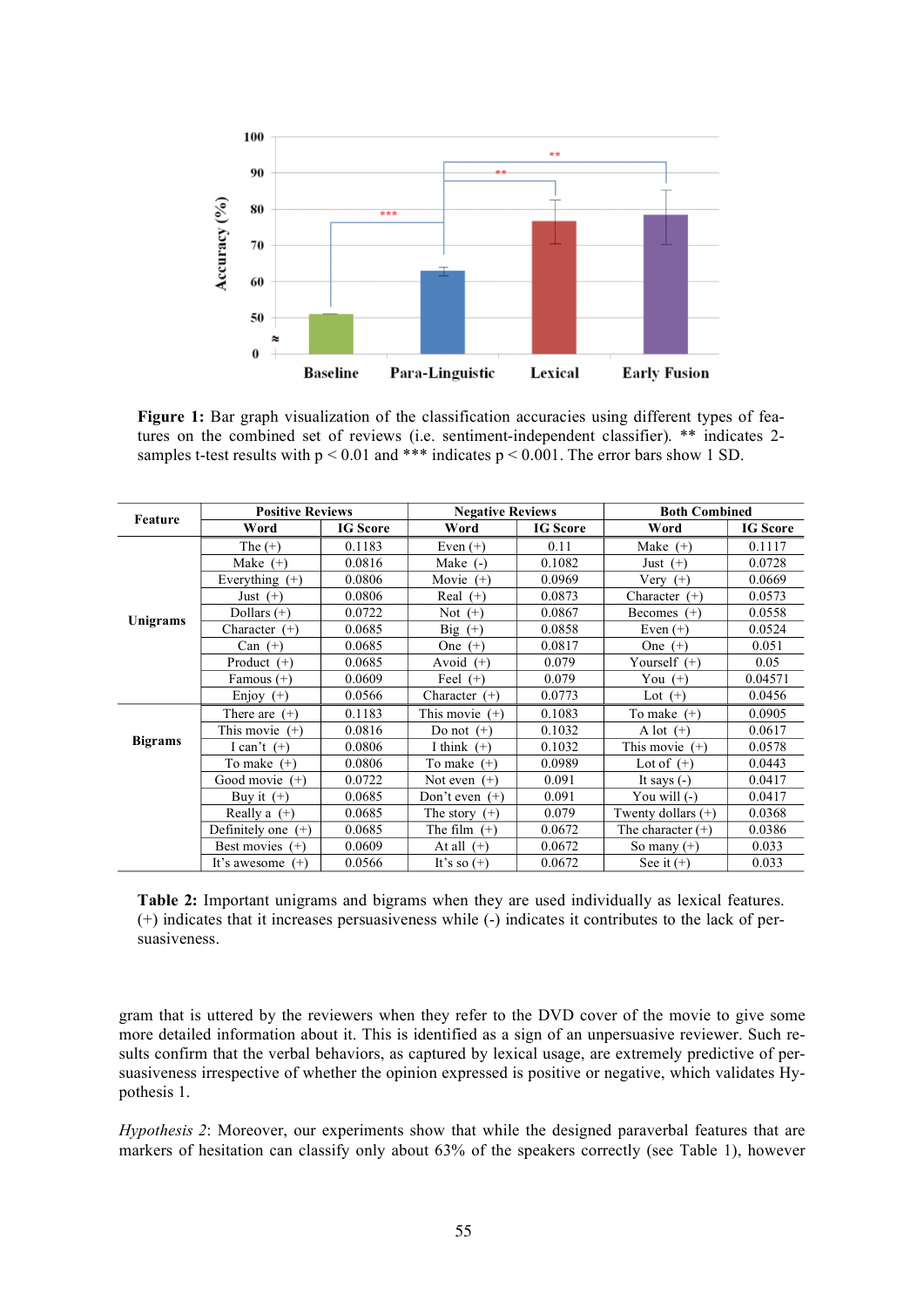

**Figure 2:** Boxplots for the paralinguistic hesitation markers for a classifier trained on the paralinguistic features only.  $*$  and  $***$  indicate  $p \le 0.05$  and 0.001, respectively.

they are statistically significant features, in terms of their p-values (Figure 2). While classification performance is lower than that obtained with purely lexical features, it is still far above a majority baseline, and thus confirms our second hypothesis.

Additionally, it is interesting to note from Table 1 that, although a feature-level fusion of the lexical features and paraverbal features gives us an improvement in classification performance, the difference between the results obtained with fusion and those with lexical features alone was minor and was not statistically significant.

*Hypothesis 3*: We also observe that a sentiment-dependent classifier trained individually on positive reviews or on negative reviews outperforms one that is trained on a combined set of reviews. This is supported by our empirical results in Table 1 which show that when classification is performed with any of the lexical features, the accuracies are significantly higher for the classifier trained only on the positive or only on the negative reviews (sentiment-dependent classifiers) than for the classifier trained on the combined set of reviews (sentiment-independent classifiers). For instance, when unigrams and bigrams were both used as our lexical features, we observed that for a sentimentdependent classifier the classification accuracy jumps to over 84% on average. This is significantly better than the scenario where the classifier is not aware of the sentiment of the review. Figure 3 demonstrates this phenomenon.

We resort to feature analysis for an explanation of such an observation (Table 2). The analysis reveals that certain sentiment-based lexical features, i.e. emotionally salient terms, assume an important role in magnifying the discriminative power of language use in persuasiveness prediction, when prior knowledge about the speaker's opinion is known. For instance, in the case of a classifier trained only on the positive reviews, unigrams such as *enjoy* and *famous* and bigrams such as *good movie* or *it's awesome* become significant. In the context of persuading against watching the movie prominent sentiment-based unigrams are *not* and *avoid* while bigrams are *do not*, *don't even* and *at all*. This provides empirical support for our third hypothesis.

### **7 Conclusion and Future Work**

This work presents several interesting findings about perceived persuasiveness prediction in online social multimedia content by analyzing the verbal behavior of the speaker, modeled using lexical features and paraverbal features of hesitation. We conducted experiments and showed that verbal behavior as captured by lexical descriptors is a strong indicator of persuasiveness, irrespective of whether we persuade in favor of or against something. Much of this is due to the presence of certain unigrams and bigrams that are either indicative of strong persuasiveness or of lack of persuasiveness. Our experiments further reveal the superiority of classifying with lexical features as compared to with para-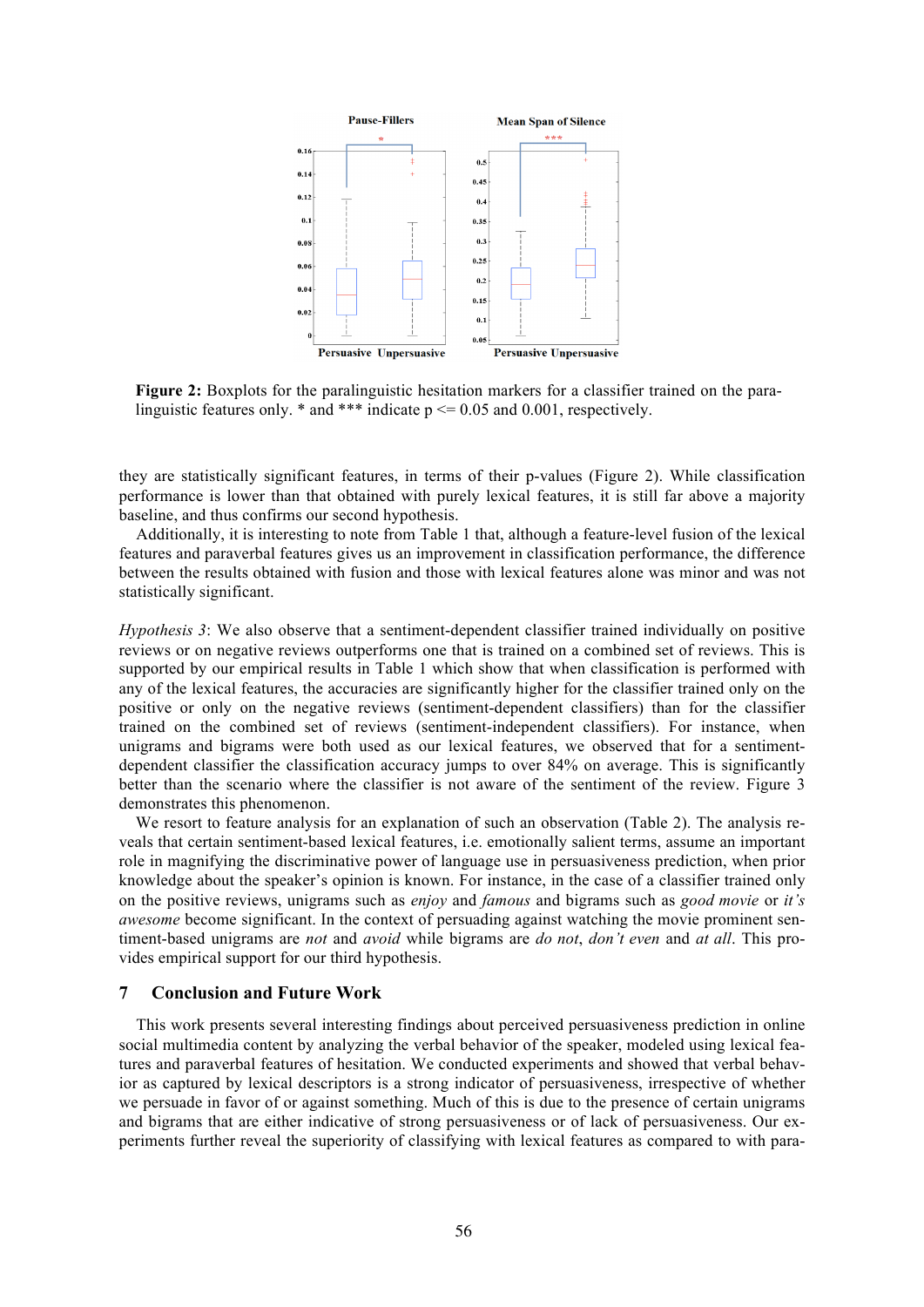

**Figure 3**: Bar graph visualization of the classification accuracies of lexical features using a sentiment-dependent classifier (mean) and a sentiment independent one. \*\* indicates 2-sample t-test results with  $p \le 0.01$  and the error bars show 1 SD.

verbal features alone. Moreover we empirically validate the hypothesis that a sentiment-aware classifier outperforms a sentiment-independent one. As future work, we intend to explore more paraverbal features for persuasiveness prediction and also try more sophisticated prediction models which explicitly model the temporal dynamic.

### **Acknowledgments**

This work was supported by the National Science Foundation under Grant IIS-1118018 and the U.S. Army. The content does not necessarily reflect the position or the policy of the Government, and no official endorsement should be inferred.

### **References**

- Shelly Chaiken and Alice H. Eagly. 1979. Communication modality as a determinant of message persuasiveness and message comprehensibility. *Journal of Personality and Social Psychology,* 37:1387-1397.
- Jana Dankovicova. 1999. Articulation rate variation within the intonation phrase in Czech and English. *14th Int. Congress of Phonetic Sciences,* San Francisco, Vol. 1, pp. 269-272.
- Kushal Dave, Steve Lawrence, and David M. Pennck. Mining the Peanut Gallery: Opinion Extraction and semantic Classification of Product Reviews, 2003. *2003 Association for Computational Linguistics (ACL '03).*
- David DeVault, Kallirroi Georgila, Ron Artstein, Fabrizio Morbini, David Traum, Stefan, Scherer, Albert (Skip) Rizzo, and Louis-Philippe Morency. 2013. Verbal indicators of psychological distress in interactive dialogue with a virtual human. *SIGDIAL 2013 Conf, 2013 Association for Computational Linguistics (ACL '13).*
- Laurence Devillers and Laurence Vidrascu. 2006. Real-life emotions detection with lexical and paralinguistric cues on Human-Human call center dialogs. *Interspeech 2006.*
- Hatice Gunes, and Massimo Piccardi. 2005. Affect Recognition from face and body: Early fusion vs. Late fusion. *IEEE Int'l Conf. on Systems, Man and Cybernnetic.*
- Daniel J. O'Keefe. 2002. *Persuasion: Theory and research.* (2<sup>nd</sup> Edition). Sage Publications, Thousand Oaks, CA.
- David D. Lewis and William A. Gale. 1994. A Sequential Algorithm for Training Text Classifiers. *Special Interest Group in Information Retieval (SIGIR'94 )*.
- Gerald R. Miller (1980). *On being persuaded: Some basic distinctions*. In M. Roloff, & G. R. Miller (Eds.), Persuasion: New directions in theory and research, 11–28. Beverly Hills, CA: Sage.